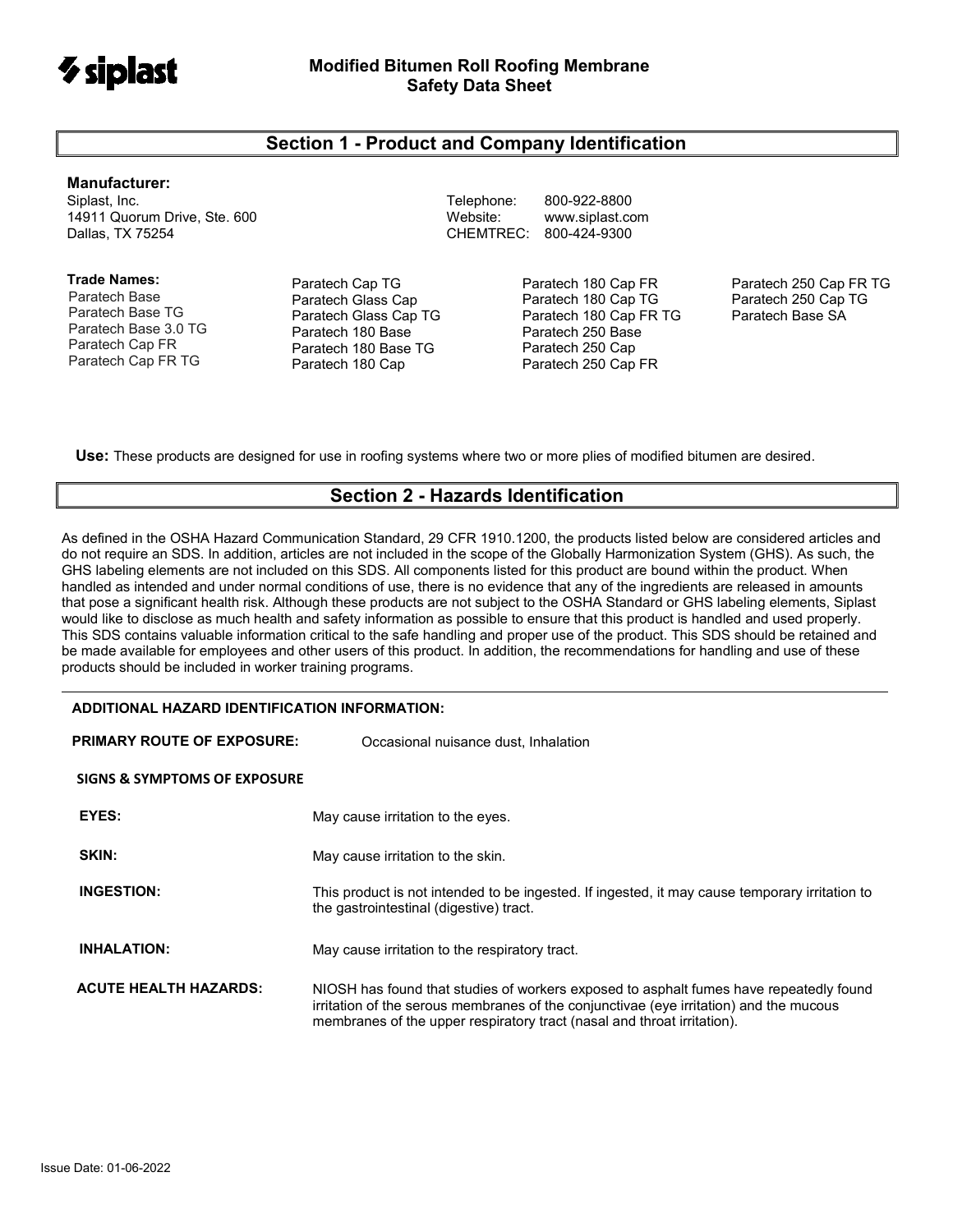| <b>CHRONIC HEALTH HAZARDS:</b> | Studies in humans have found that exposure to respirable crystalline silica (quartz) can<br>cause silicosis, a fibrosis (scarring) of the lungs. Silicosis is a serious and irreversible<br>disease; it may be progressive even after exposure has ceased; it can lead to disability<br>and death. Human studies also have found that silicosis is a risk factor for tuberculosis,<br>and that occupational exposure to respirable crystalline silica is associated with chronic<br>obstructive pulmonary disease, including bronchitis and emphysema. Some studies show<br>excess numbers of cases of scleroderma, connective tissue disorders, lupus, rheumatoid<br>arthritis, chronic kidney diseases and end-stage kidney disease in workers exposed to<br>respirable crystalline silica. |
|--------------------------------|-----------------------------------------------------------------------------------------------------------------------------------------------------------------------------------------------------------------------------------------------------------------------------------------------------------------------------------------------------------------------------------------------------------------------------------------------------------------------------------------------------------------------------------------------------------------------------------------------------------------------------------------------------------------------------------------------------------------------------------------------------------------------------------------------|
| <b>CARCINOGENICITY:</b>        | NIOSH has concluded that the collective data from human, animal, genotoxicity and<br>exposure studies provide sufficient evidence that roofing asphalt fumes are a potential<br>occupational carcinogen.                                                                                                                                                                                                                                                                                                                                                                                                                                                                                                                                                                                      |
|                                | Occupational exposure to respirable crystalline silica is classified as a known carcinogen<br>in humans. IARC has determined that respirable crystalline silica is carcinogenic to<br>humans (Group 1), based on findings of sufficient evidence of carcinogenicity in both<br>humans and experimental animals. NTP has classified respirable crystalline silica as a<br>known human carcinogen based on sufficient evidence of carcinogenicity from studies in<br>humans indicating a causal relationship between occupational exposure to respirable<br>crystalline silica and increased lung cancer rates. NIOSH has determined that respirable<br>crystalline silica is a potential occupational carcinogen.                                                                              |

# **Section 3 - Composition/Information on Ingredients**

| CAS#          | <b>Component</b>                                                                             | <b>Percent</b> |
|---------------|----------------------------------------------------------------------------------------------|----------------|
| 8052-42-4     | Asphalt                                                                                      | 20-60          |
| Not Available | Mineral granules (Ceramic-coated granite; 35% crystalline silica, non-respirable)            | $0 - 35$       |
| 1317-65-3     | Calcium carbonate                                                                            | $0 - 35$       |
| 12007-56-6    | Calcium borate (Colemanite) (Products with FR suffix contain colemanite for fire resistance) | $0 - 35$       |
| 16389-88-1    | Dolomite (CaMg(CO3)2)                                                                        | $0 - 35$       |
| 9003-55-8     | Styrene-Butadiene polymer                                                                    | $4 - 10$       |
| 25038-59-9    | Polyester fiber                                                                              | $2 - 10$       |
| Not Available | Glass fiber mat                                                                              | $2 - 10$       |
| Not Available | Continuous filament glass fiber                                                              | $2 - 10$       |

| Not Available | Glass fiber mat with polyester scrim                                                                             |          |
|---------------|------------------------------------------------------------------------------------------------------------------|----------|
| Not Available | Polvester mat                                                                                                    | $2 - 10$ |
| Not Available | Polyester mat with glass scrim                                                                                   | $2 - 10$ |
| 14808-60-7    | Crystalline silica (sand) (adhered to product and is >99.9% too large to become airborne or to be<br>respirable) | $0 - 35$ |
| 9002-88-4     | Polypropylene or Polyolefin Film                                                                                 | 0-6      |
| 64742-11-6    | Extracts, petroleum, heavy naphthenic                                                                            | >1       |
| 64741-53-3    | Distillates, petroleum, heavy naphthenic                                                                         | >1       |
|               |                                                                                                                  |          |

## **Component Information**

None.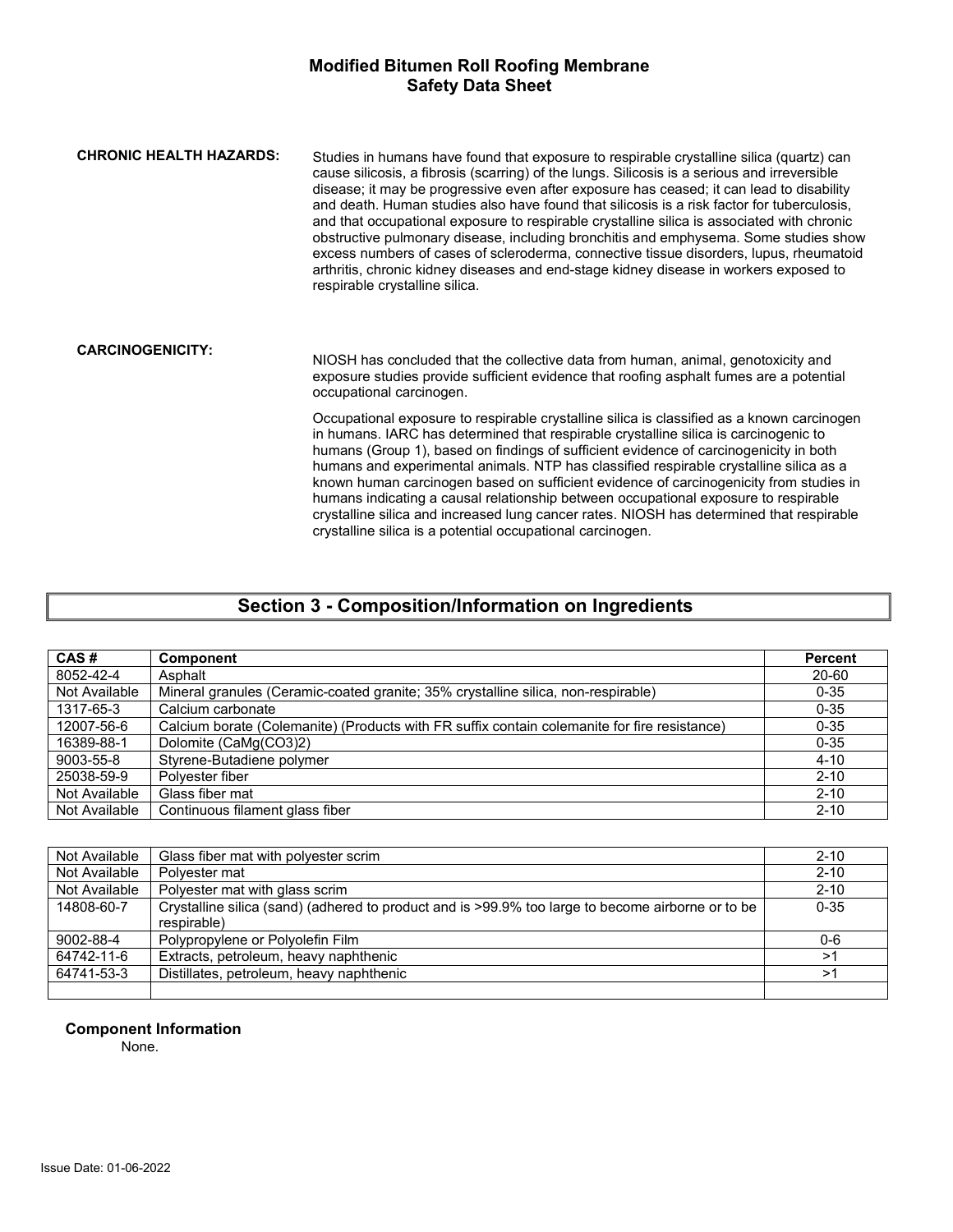#### **General Product Description**

These products consist of a modified bitumen sheet incorporating the features of a fiber glass mat and/or polyester composite mat with a blend of SBS (Styrene-Butadiene-Styrene) rubber and high quality asphalt. Product may also contain fire retardant additives.

Paratech cap sheet products are mineral surfaced, asphalt coated, fiber glass cap sheets for use in built-up roofing systems.

## **Section 4 - First Aid Measures**

#### **First Aid: Inhalation**

Remove to fresh air. If symptoms persist contact a physician.

#### **First Aid: Skin**

Wash exposed skin with soap and water. If irritation develops or persists, seek medical attention.

#### **First Aid: Ingestion**

Product is not intended to be ingested or eaten. If this product is ingested, do not induce vomiting and seek medical attention immediately.

#### **First Aid: Eyes**

Flush eyes with large amounts of water until irritation subsides. If irritation persists, seek medical attention.

## **Section 5 - Fire Fighting Measures**

**Flash Point:** > 500°F<br> **Upper Flammable Limit (UFL):** Not determined **All and School Lower Flammable L Upper Flammable Limit (UFL):** Not determined **Lower Flammable Limit (LFL):** Not determined **Auto Ignition:** 460°C/860°F **Rate of Burning:** Not determined

**Flammability Classification: Not determined** 

#### **General Fire Hazards**

There is no potential for spontaneous fire or explosion. **Extinguishing Media**

Carbon dioxide (CO2), dry chemical.

## **Fire Fighting Equipment/Instructions**

No special procedures are expected to be necessary for this product. Normal firefighting procedures should be followed to avoid inhalation of smoke and gases.

## **Section 6 - Accidental Release Measures**

#### **Clean-Up Procedures**

Pick up large pieces. Vacuum dusts.

## **Section 7 - Handling and Storage**

#### **Handling Procedures**

Use protective equipment as described in Section 8 of this safety data sheet when handling uncontained material. Handle in accordance with good industrial hygiene and safety practices.

#### **Storage Procedures**

Warehouse storage should be in accordance with package directions, if any. Material should be kept clean, dry, and in original packaging.

## **Section 8 - Exposure Controls / Personal Protection**

## **Exposure Guidelines**

#### **A: General Product Information**

The Occupational Safety and Health Administration (OSHA) has not adopted specific occupational exposure standards for fiber glass. Fiber glass is treated as a nuisance dust and is regulated by OSHA as a particulate not otherwise regulated (total dust) shown in CFR 1910.1000 Table Z-3. Respirable fraction 5 mg/m3 Total dust 15 mg/m3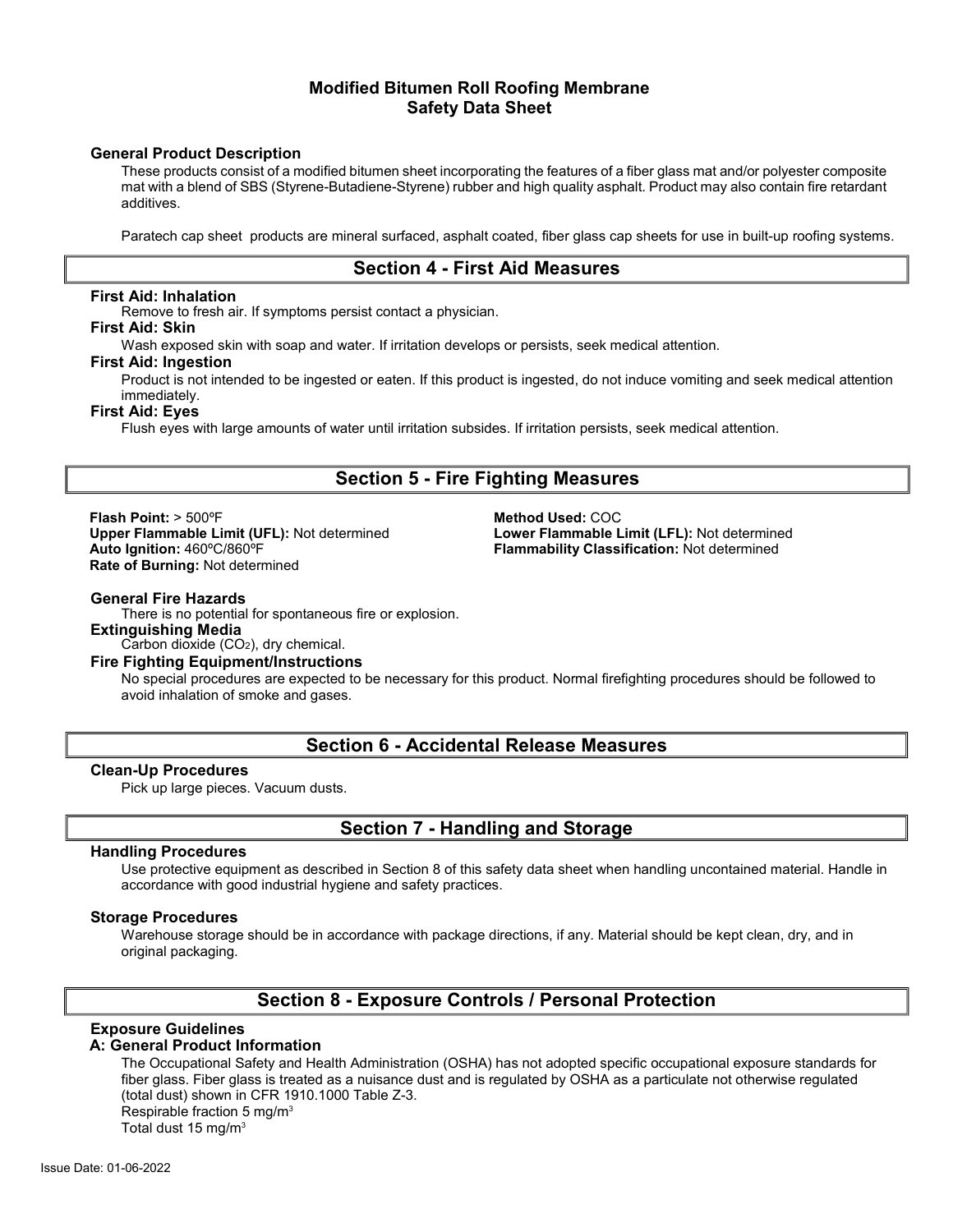#### **B: Component Exposure Limits**

**Asphalt (8052-42-4)**

ACGIH: 0.5 mg/m<sup>3</sup>TWA (fume, inhalable fraction, as benzene soluble aerosol)

#### **Calcium carbonate (1317-65-3)**

OSHA: 15 mg/m<sup>3</sup> TWA (total dust); 5 mg/m<sup>3</sup> TWA (respirable fraction)

#### **Crystalline silica (sand) (adhered to product and is >99.9% too large to become airborne or to be respirable) (14808- 60-7)**

OSHA: 0.1 mg/m<sup>3</sup> TWA (respirable dust)

 $((250)/(%SiO2 + 5)$  mppcf TWA (respirable));  $((10)/(%SiO2 + 2)$  mg/m<sup>3</sup> TWA (respirable));  $((30)/(%SiO2 + 2)$  mg/m<sup>3</sup> TWA (total dust))

ACGIH: 0.025 mg/m<sup>3</sup> TWA (respirable fraction)

#### **PERSONAL PROTECTIVE EQUIPMENT**

#### **Personal Protective Equipment: Eyes/Face**

Safety glasses with side shields or chemical goggles are recommended.

#### **Personal Protective Equipment: Skin**

Leather or cotton gloves should be worn to protect against mechanical abrasion.

#### **Personal Protective Equipment: Respiratory**

None required.

## **Personal Protective Equipment: General**

Protective equipment should be provided as necessary to prevent irritation of the throat, eyes, and skin, and to keep exposures below the applicable exposure limits identified in Section 8.

## **Section 9 - Physical & Chemical Properties**

**Appearance:** Dark mat with granule or white coated surface **Call Contemporary Codor:** Asphalt odor

**VOC:** Not determined

**Physical State:** solid **physical State:** solid **physical State:** solid **physical State:** solid **physical state: physical state: physical state: physical state: physical state: physical state: physical state: Vapor Pressure:** Not applicable **Vapor Density:** Not applicable **Boiling Point:** >370ºC/>700ºF **Melting Point:** >95ºC/>200ºF **Solubility (H2O):** Nil **Specific Gravity:** Variable **Freezing Point:** Not determined **Evaporation Rate:** Not applicable **Viscosity:** Not applicable **Percent Volatile:** 0

## **Section 10 - Stability & Reactivity Information**

#### **Stability**

These products are not reactive.

## **Hazardous Decomposition**

May form carbon dioxide and carbon monoxide.

#### **Hazardous Polymerization**

Will not occur.

## **Section 11 - Toxicological Information**

#### **Acute Toxicity**

#### **A: General Product Information**

Vapors from this product may cause eye, respiratory and skin irritation,

#### **B: Component Analysis - LD50/LC50**

**Asphalt (8052-42-4)**

Oral LD50 Rat: >5000 mg/kg; Dermal LD50 Rabbit:>2000 mg/kg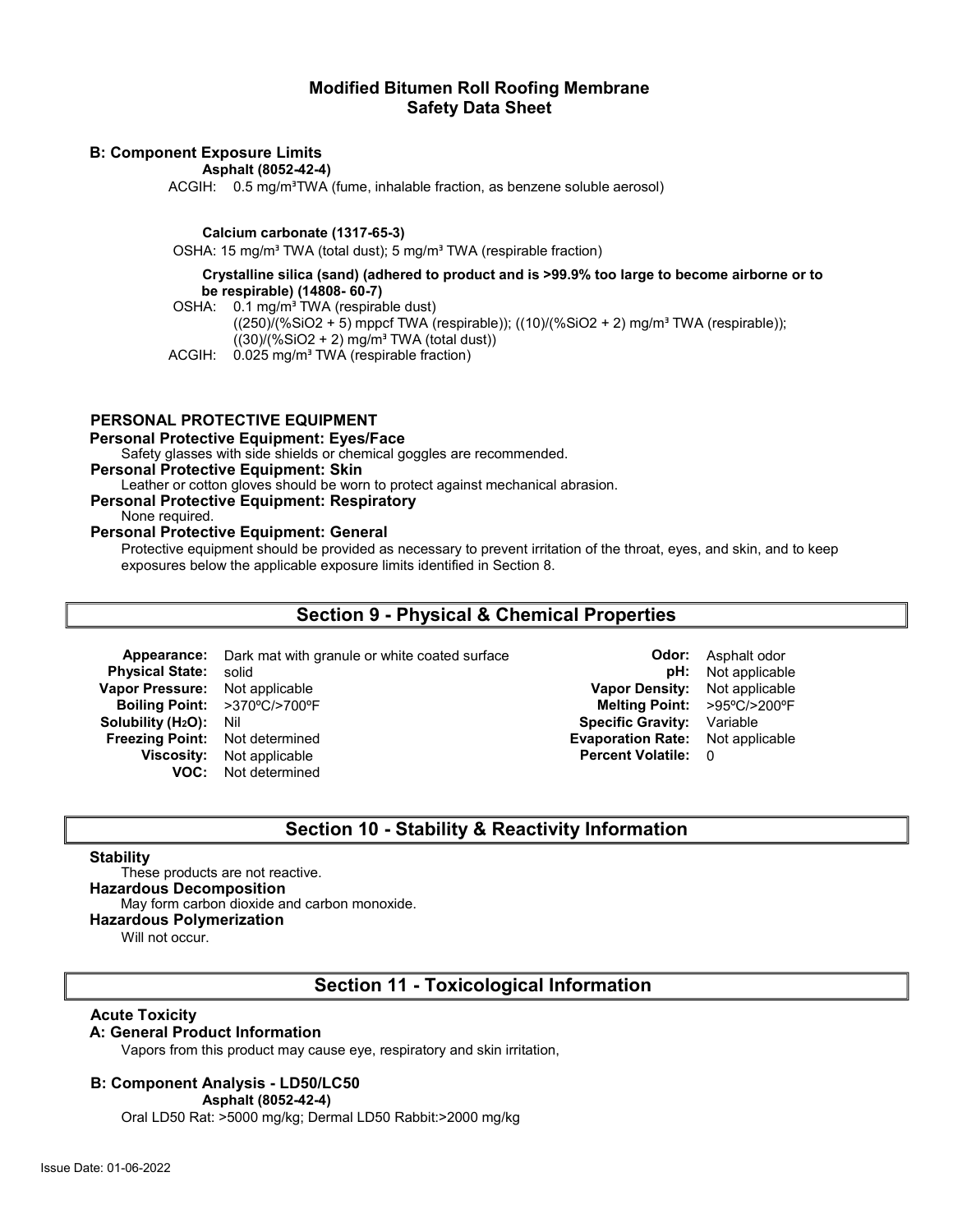**Calcium borate (Colemanite) (Products with FR suffix contain colemanite for fire resistance)** 

**(12007-56-6)**

Oral LD50 Rat: 5600 mg/kg

**Crystalline silica (sand) (adhered to product and is >99.9% too large to become airborne or to be respirable) (14808- 60-7)**

Oral LD50 Rat: 500 mg/kg

**Polypropylene or Polyolefin Film (9002-88-4)** Inhalation LC50 Mouse: 12 g/m3/30M

**Distillates, petroleum, heavy naphthenic (64741-53-3)** Oral LD50 Rat: >5000 mg/kg; Dermal LD50 Rabbit:>2000 mg/kg

**Extracts, petroleum, heavy naphthenic (64742-11-6)**

Oral LD50 Rat: >5000 mg/kg; Dermal LD50 Rabbit:>2000 mg/kg

#### **Component Carcinogenicity**

- **Asphalt (8052-42-4)**
- ACGIH: A4 Not Classifiable as a Human Carcinogen (fume, coal tar-free)
	- IARC: Group 3 Not Classifiable (IARC Supplement 7 [1987], Monograph 35 [1985] (steam- refined cracking-residue and air-refined))

#### **Styrene-Butadiene polymer (9003-55-8)**

IARC: Group 3 - Not Classifiable (IARC Supplement 7 [1987], Monograph 19 [1979])

#### **Continuous filament glass fiber (Not Available)**

ACGIH: A4 - Not Classifiable as a Human Carcinogen (listed under Synthetic Vitreous Fibers) IARC: Group 3 - Not Classifiable (IARC Monograph 81 [2002] (listed under Man-made mineral fibres), Monograph 43 [1988]))

#### **Crystalline silica (sand) (adhered to product and is >99.9% too large to become airborne or to be respirable) (14808- 60-7)**

- ACGIH: A2 Suspected Human Carcinogen
	- NTP: Known Human Carcinogen (Select Carcinogen)
	- IARC: Group 1 Known Human Carcinogen (IARC Monograph 68 [1997] (listed under Crystalline silica inhaled in the form of quartz or cristobalite from occupational sources))

#### **Polypropylene or Polyolefin Film (9002-88-4)**

IARC: Group 3 - Not Classifiable (IARC Supplement 7 [1987], Monograph 19 [1979])

#### **Chronic Toxicity**

Asphalt (asphalt CAS # 8052-42-4): In 1985/87, IARC (International Agency for Research on Cancer) concluded the following:

(a) Bitumens are not classifiable as to their carcinogenicity to humans (Group 3).

Continuous Filament Glass Fiber: No chronic health effects are known to be associated with exposure to continuous filament fiber glass. Results from epidemiologic studies have not shown any increases in respiratory disease or cancer. The International Agency for Research on Cancer (IARC) has classified continuous filament fiber glass as a Group 3 substance, not classifiable as to its carcinogenicity to humans. Because of the large diameter of continuous filament fibers, these products are not considered respirable.

Crystalline silica is considered a hazard by inhalation. The International Agency for Research on Cancer (IARC) has classified crystalline silica as a Group 1 substance, carcinogenic to humans. This classification is based on the findings of laboratory animal studies (inhalation and implantation) and epidemiology studies that were considered sufficient for carcinogenicity.

Several studies have been conducted to determine the risk of cancer to workers exposed to dusts which contain crystalline silica. However, these studies did not consider other factors or elements that workers may be exposed to. Therefore, the causes of the excess deaths due to cancer could not be precisely determined. Further studies are being conducted to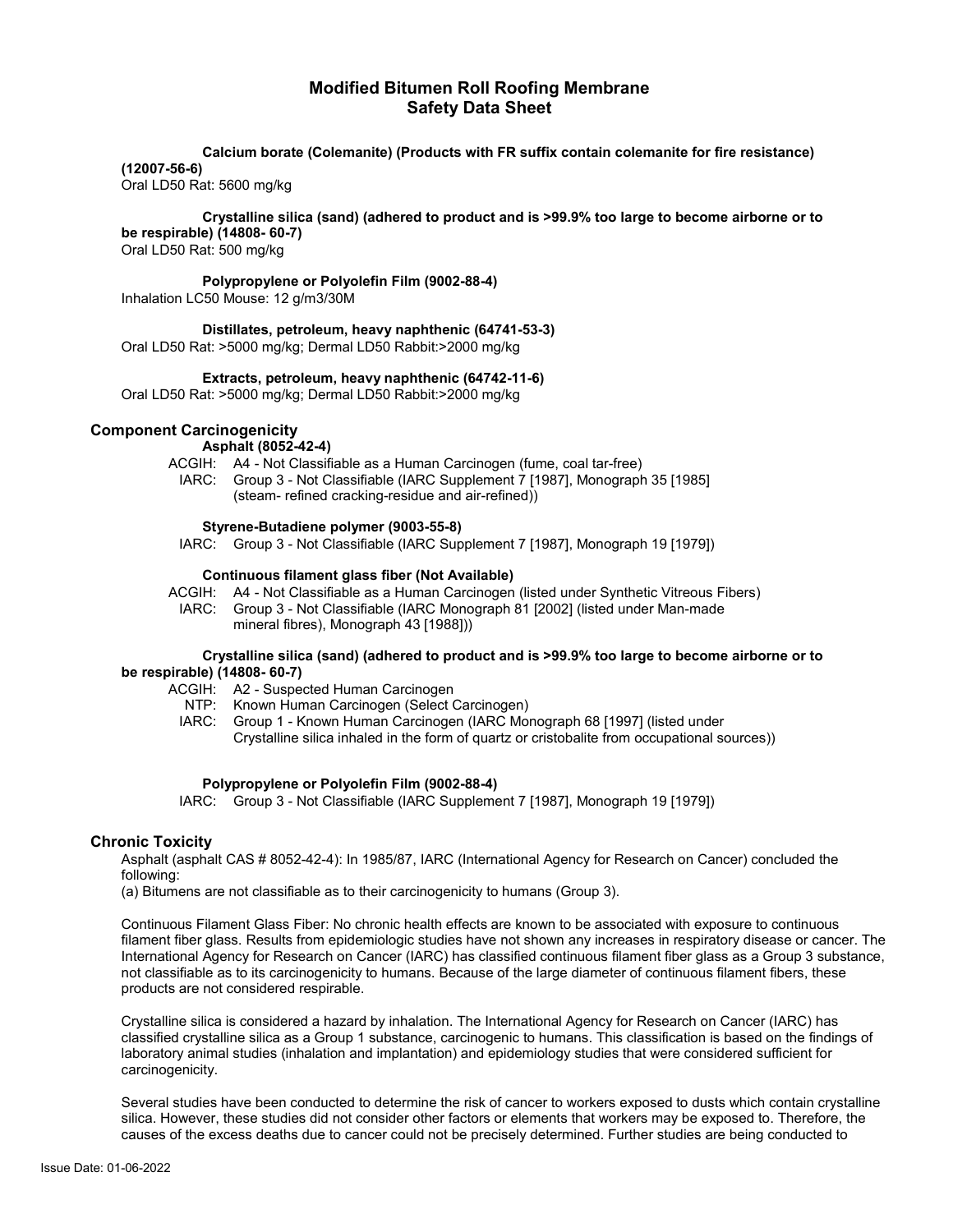determine the risk of cancer when working with crystalline silica products. Excessive exposure to crystalline silica can cause silicosis, a non-cancerous lung disease.

## **Section 12 - Ecological Information**

#### **Ecotoxicity**

## **A: General Product Information**

No data available for this product.

**B: Component Analysis - Ecotoxicity - Aquatic Toxicity**

#### **Extracts, petroleum, heavy naphthenic (64742-11-6)**

48 Hr EC50 Daphnia magna: 1.4 mg/L

## **Section 13 - Disposal Considerations**

#### **US EPA Waste Number & Descriptions A: General Product Information**

This product is not expected to be a hazardous waste when it is disposed of according to the U.S. Environmental Protection Agency (EPA) under Resource Conservation and Recovery Act (RCRA) regulations. Product characterization after use is recommended to ensure proper disposal under federal and/or state requirements.

#### **B: Component Waste Numbers**

No EPA Waste Numbers are applicable for this product's components.

## **Disposal Instructions**

Dispose of waste material according to Local, State, Federal, and Provincial Environmental Regulations.

## **Section 14 - Transport Information**

#### **International Transport Regulations**

These products are not classified as dangerous goods according to international transport regulations.

## **Section 15 - Regulatory Information**

#### **US Federal Regulations**

#### **A: General Product Information**

SARA 311 Status. The following SARA 311 designations apply to this product: Immediate (acute) health hazard.

#### **B: Component Analysis**

This material contains one or more of the following chemicals required to be identified under SARA Section 302 (40 CFR 355 Appendix A), SARA Section 313 (40 CFR 372.65) and/or CERCLA (40 CFR 302.4).

#### **State Regulations**

#### **A: General Product Information**

The glass fibers in this product are not known to be regulated.

Other state regulations may apply. Check individual state requirements.

#### **B: Component Analysis - State**

The following components appear on one or more of the following state hazardous substances lists:

| <b>Component</b>                                                                                                 | CAS#       | CА  | FL | МA  | ΜN  | <b>NJ</b> | <b>PA</b> |
|------------------------------------------------------------------------------------------------------------------|------------|-----|----|-----|-----|-----------|-----------|
| Asphalt                                                                                                          | 8052-42-4  | Yes | No | Yes | Yes | Yes       | Yes       |
| Calcium carbonate                                                                                                | 1317-65-3  | No  | No | Yes | Yes | Yes       | Yes       |
| Crystalline silica (sand) (adhered to product and is<br>>99.9% too large to become airborne or to be respirable) | 14808-60-7 | No  | No | Yes | Yes | Yes       | Yes       |
| Distillates, petroleum, heavy naphthenic                                                                         | 64741-53-3 | No  | No | Yes | No  | No        | No        |
| Extracts, petroleum, heavy naphthenic                                                                            | 64742-11-6 | No  | No | Yes | No  | No        | No        |

The following statement(s) are provided under the California Safe Drinking Water and Toxic Enforcement Act of 1986